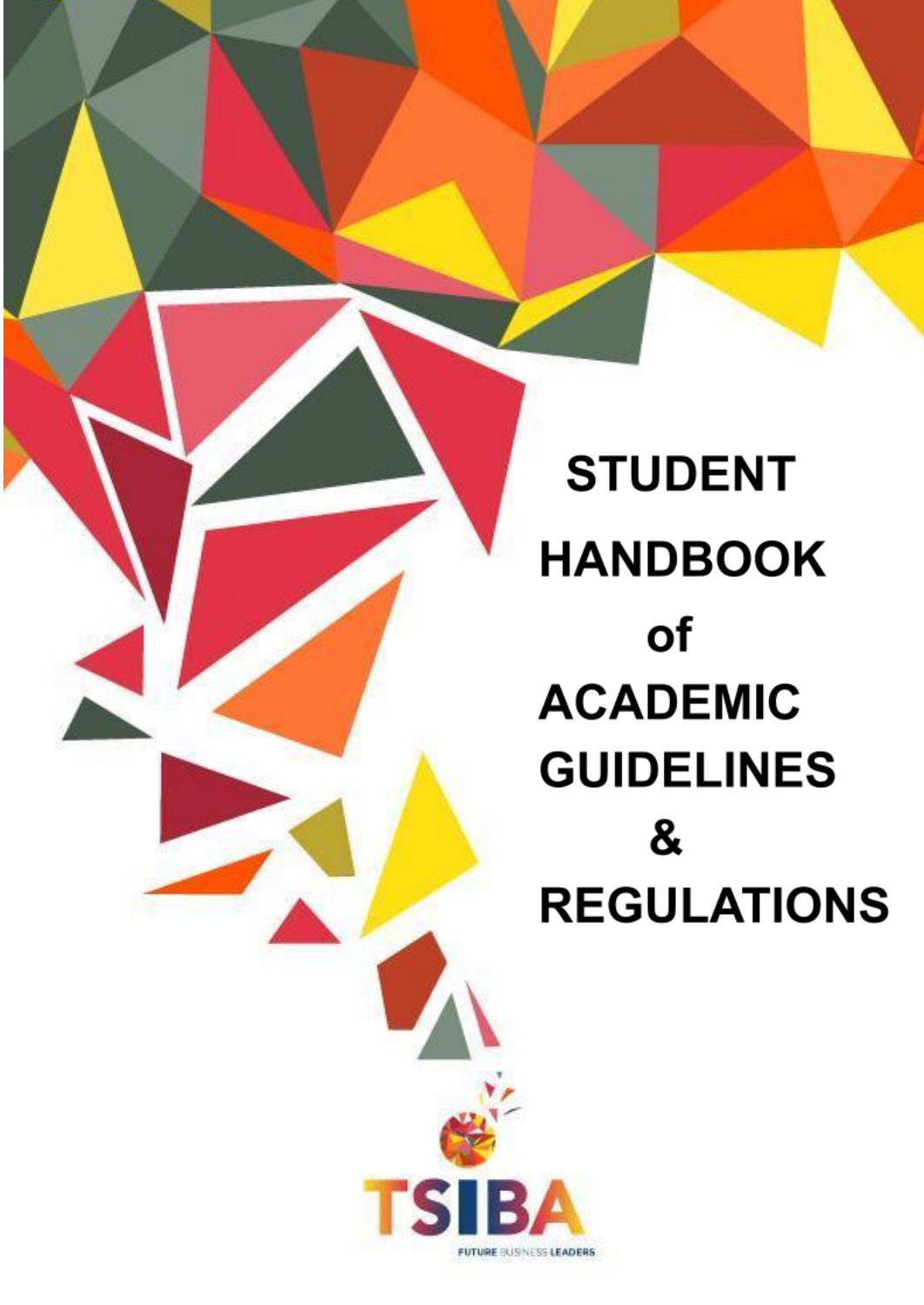

The purpose of this document is to regulate the conduct of students towards promoting student success. Students are expected to share the responsibility for creating an environment that is conducive to individual, mutual and collective learning and growth; and to be accountable for their behaviour and actions. The rules and regulations outlined herein are based on the prevailing institutional policies and strategies. Where necessary, any exceptions to the norms will be handled by the Academic Executive Committee (ACA EXEC). Applications for such considerations must be addressed through the designated Academic Administrator or Programme Manager.

#### **2. Duration of studies**

2.1 Each accredited qualification has a minimum and maximum completion time, which are based on the criteria for programme accreditation, contextual socio-economic considerations (of the institution and students) and generally good practice in higher education. Completion times for current TSIBA Business School qualifications are outlined in Table 1.

| Qualification                                      | <b>Full-time Cohort</b> |         | <b>Part-time Cohort</b> |         |
|----------------------------------------------------|-------------------------|---------|-------------------------|---------|
|                                                    | Minimum                 | Maximum | Minimum                 | Maximum |
| Higher Certificate in Business<br>Administration   | 1 Year                  | 3 Years | 2 Years                 | 4 Years |
| <b>Bachelor of Business</b><br>Administration      | 3 Years                 | 5 Years | 4 Years                 | 7 Years |
| Postgraduate Diploma in Business<br>Administration | 1 Year                  | 2 Years | 1,5 Years               | 3 Years |

**Table 1: Programme durations**

2.2 A qualification may only be completed below the minimum duration as a result of exemptions earned, in line with the Credit Accumulation and Transfer Policy.

2.3 A student's legibility for a qualification is deemed to have 'expired' at the end of the maximum duration, and will therefore be excluded from further registration.

2.4 A student whose qualification has expired must apply and receive approval for readmission.

2.5 A student who has been so readmitted may receive no more than 50% of credits from modules that were previously successfully completed, towards the new qualification cycle.

2.6 The prevailing minimum and maximum programme durations will apply for all readmitted students.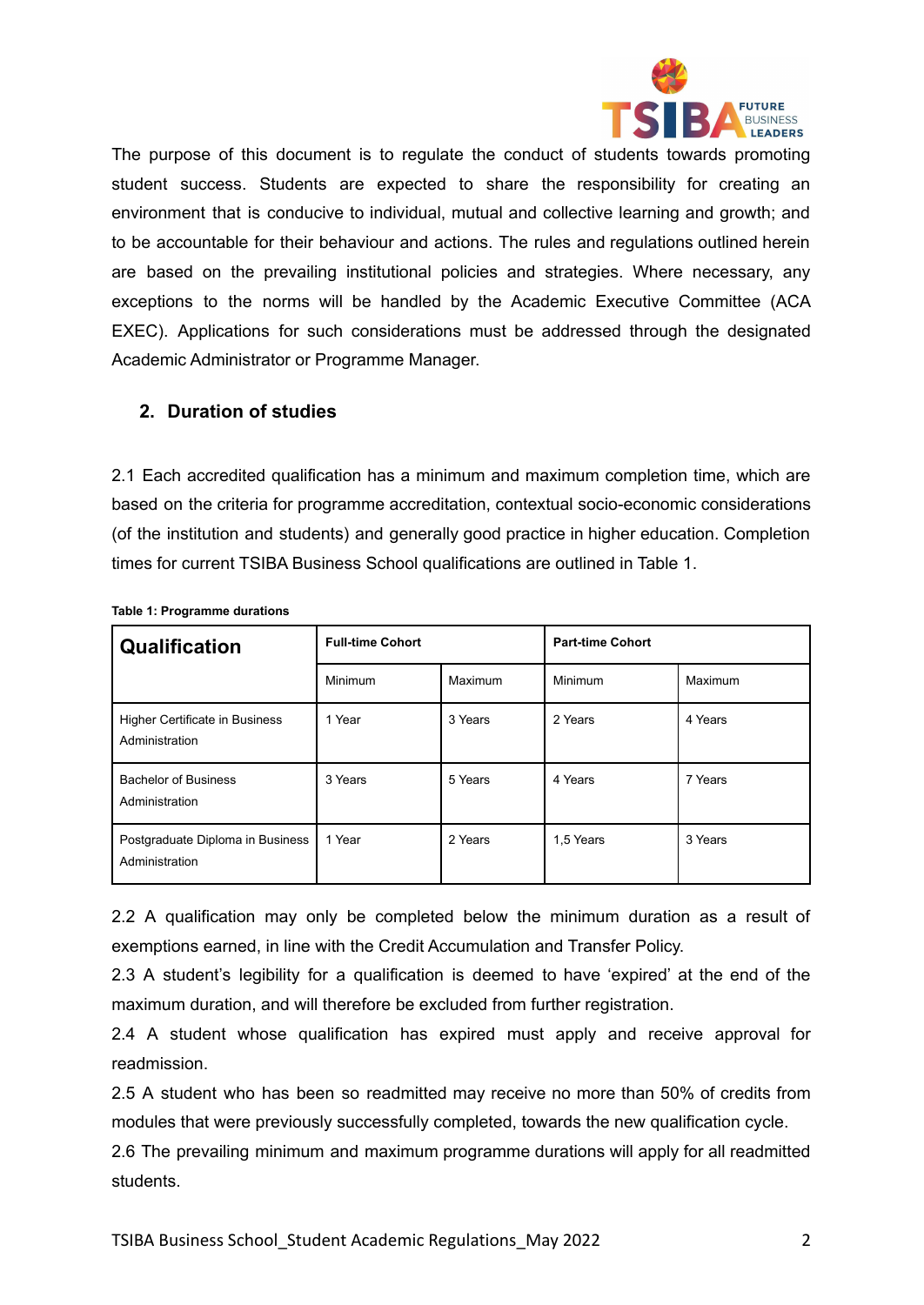

2.7 The maximum programme duration includes any deferrals of modules or suspension of studies as may be approved by the Academic Executive Committee.

2.8 A student may apply to be transferred from full-time to part-time studies (or vice versa) once during the programme duration, without prejudice to the relevant programme duration. Unapproved switches may violate the required maximum duration of study, resulting in exclusion from the programme.

### **3. Attendance requirements**

3.1 All TSIBA Business School qualifications are currently accredited for contact learning only. The attendance of lectures and other relevant learning events is therefore mandatory, as prior data suggests a direct relationship between class attendance and student performance.

3.2 A minimum of 80% of attendance is required for entry to summative assessments. Students must therefore ensure that their attendance is recorded at each lecture or learning event.

3.3 Unless otherwise specified, contact sessions will be primarily in person for undergraduate programmes (i.e. HCBA and BBA) and online for the PGDBA.

### **4. Communication**

4.1 All registered students are provided with a TSIBA-based email account, which must be used for all communication with the institution only. Such email enables the administration to prioritise emails from students for urgent attention.

4.2 Students must make sure that their contact details, notably the telephone number provided to the institution, are valid at all times.

4.3 The primary point of entry for all email communications from students must be the designated Academic Administrator or Programme Manager. Other officials may only be copied on a need to know basis. The contact details of the Programme Administrators/Managers are contained in the Student Prospectus.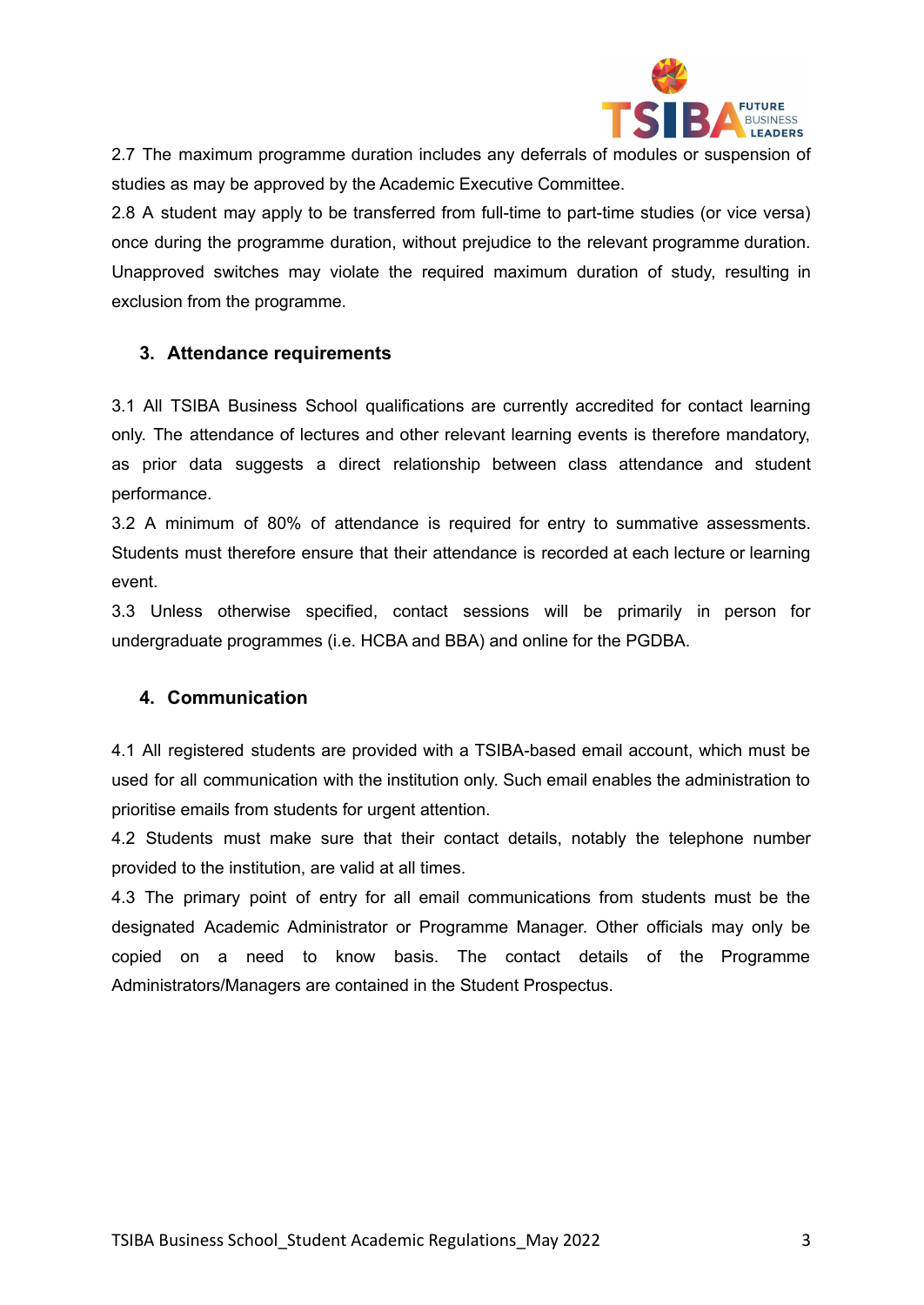

## **5. Registration and Timetabling**

5.1 Course registration takes place at the beginning of each year. All full-time students will be registered for both first and second semester courses at the start of the academic year. Where prerequisite courses are failed in the first semester, the registration is amended at the beginning of the second semester. Students may also amend their elective choices at the start of the second semester.

5.2 The registration window will be announced annually by the end of the preceding academic year.

5.3 Registrations close before the commencement of lectures. Late registrations may only be considered until the end of the second week of lectures or equivalent.

5.4 As far as possible, the lecture timetables will aim to accommodate the needs of most students. Where scheduling clashes cannot be resolved, the student will be required to prioritise the lower level module, to minimise the impact on subsequent progression.

5.5 Students must seek assistance (through the Programme Administrator/Manager) with the choice of subjects during registration. It is particularly important for part-time students or those repeating some modules.

5.6 Students must check their *Proof of Registration* document for correctness and completeness and report any problems, including timetable clashes, to the designated Programme Administrator/Manager by the end of the second week of the semester or equivalent.

### **6. Deferrals, Suspension of Studies and Re-Registration**

6.1 A student may apply for the deferral of registered modules or courses to a subsequent block, semester or year.

6.2 Deferral only applies to students who are currently active in at least one other module.

6.3 Grounds for deferrals may include untenable scheduling, workload, affordability or medical challenges.

6.4 No formative assessment marks may be carried forward when a module/course is deferred.

6.5 A student who is not able to continue studies may apply for a suspension of (all) studies for a maximum of one year.

6.6 Grounds for the suspension of studies may include medical challenges or other major life-changing circumstances as judged by the ACA EXEC.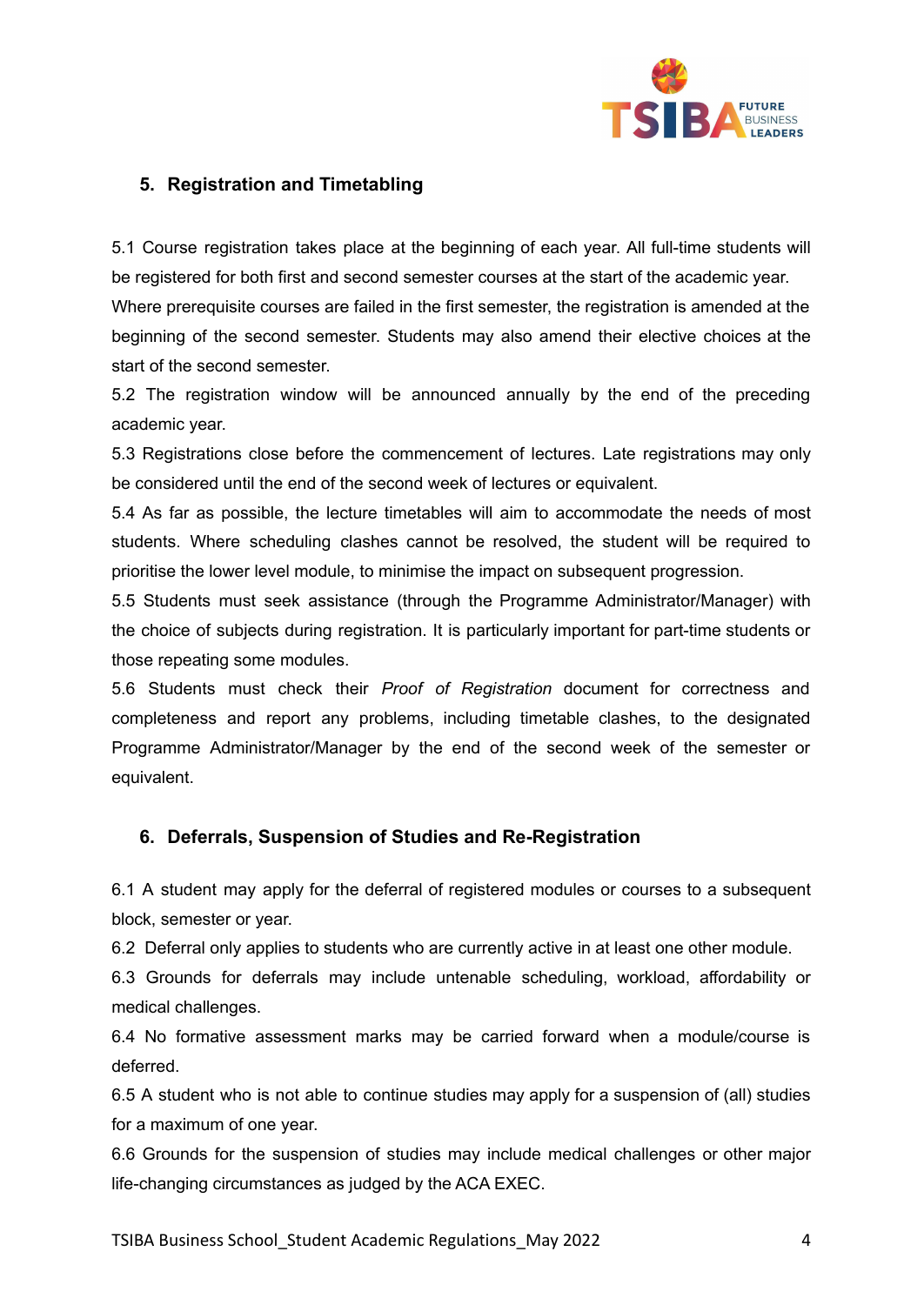

6.7 Unless the event could not have been foreseen, all applications for deferrals or suspension of studies must be submitted by the end of the third week of the semester or its equivalent.

6.8 The prevailing TSIBA Scholarship conditions will only remain in effect for all approved deferrals or suspensions. Students will, however, be required to pay any differences in fees that may occur over the relevant time.

6.9 Students who suspend their studies are subject to the new academic rules upon their return.

6.10 All books, computers or other equipment loaned to the student must be returned to the institution when a suspension of studies is approved.

6.11 The student must re-register at the commencement of the semester following the end of suspension of studies. Failure to do so may result in deregistration and exclusion due to inactivity.

# **7. Recognition of Prior Learning (RPL)**

7.1 RPL is governed by the Recognition of Prior Learning (RPL) Policy (ACA–010)

7.2 The goals of RPL applications may include (i) access or admission into a program of study and/or (ii) transfer of credits or the award of exemptions.

7.3 Admissions through RPL are limited to 10% of any cohort as at close of registration.

7.4 Requirements for RPL are specific to the qualification or programme of study; prospective students must therefore seek guidance through the relevant Academic Administrator. In general, the RPL process aims to determine the equivalence of non-traditional educational accomplishments to prevailing admission requirements as a proxy for gauging an applicant's chances of success in the applicable programme of study. 7.5 An RPL application typically includes:

- a comprehensive curriculum vitae detailing progress in education and training;
- prior certifications, including short courses;
- evidence of relevant work experience; and
- performance in an entrance test.

# **8. Credit Accumulation and Transfer (CAT)**

8.1 CAT is governed by the Credit Accumulation and Transfer Policy (ACA–013)

8.2 Applications for CAT must be addressed through the designated Programme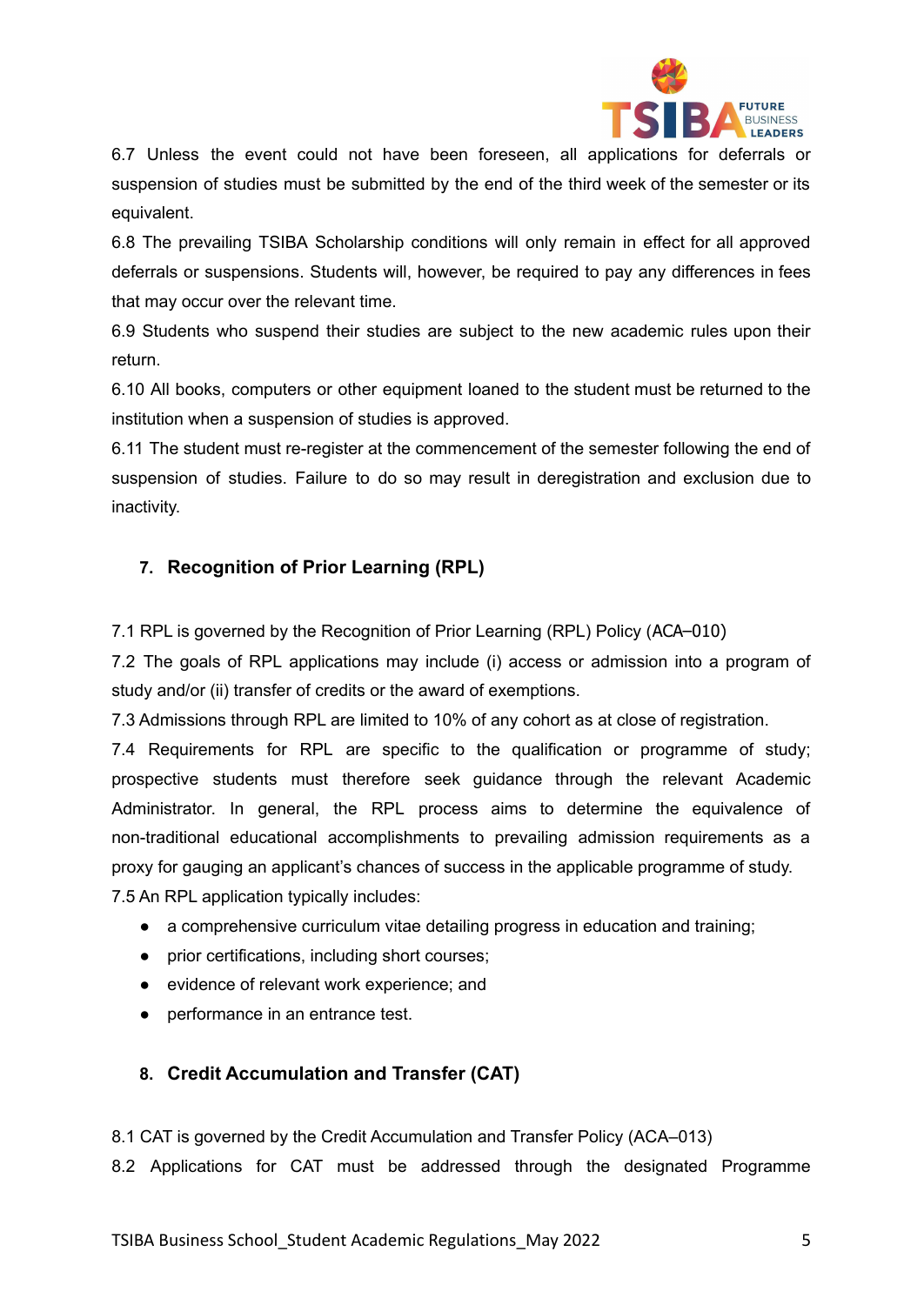

Administrator or Manager.

8.3 No applications for CAT will be entertained for third year BBA modules or exit level modules of any multi-level qualification.

## **9. Academic Progression, At-risk Management and Exclusion**

9.1 Students must consult the current programme outlines for requirements in respect of subject prerequisites or corequisites.

9.2 For the BBA programme, the following minimum requirements apply for progression from levels 1 to 3:

| To progress to BBA Level 2 | Complete at least 90 Credits on Level 1 (NQF Level 5)                                                  |
|----------------------------|--------------------------------------------------------------------------------------------------------|
| To Progress to BBA Level 3 | Complete at least 210 credits on Levels 1 and 2<br>combined; and must have passed all Level 1 courses. |

9.3 Students who fail to make reasonable progress in accordance with the maximum completion duration will be classified as being *Academically at-risk* and will be subjected to a programme designed to redirect their progress.

9.4 Conditions for the aforementioned classification may include non/poor attendance, participation or academic performance.

9.5 Students who fail to respond positively to the aforementioned programme may be de-registered (or excluded) from the relevant programme. Pertinent grounds for de-registration may include:

- Non-approved academic inactivity over one year or two consecutive semesters;
- Poor academic performance, which jeopardises the chances of completing the programme within the maximum completion time;
- The outcome of a disciplinary process, resulting in expulsion from the TSIBA Business School.

9.6 Students who have been de-registered or excluded may appeal to the Academic Appeals Committee (A2C) for review and the outcome of the A2C will be final.

9.7 The A2C shall be made of the Registrar (Chair), Programme Convenors, Faculty Manager, Student Councillor, SRC delegate and the Dean.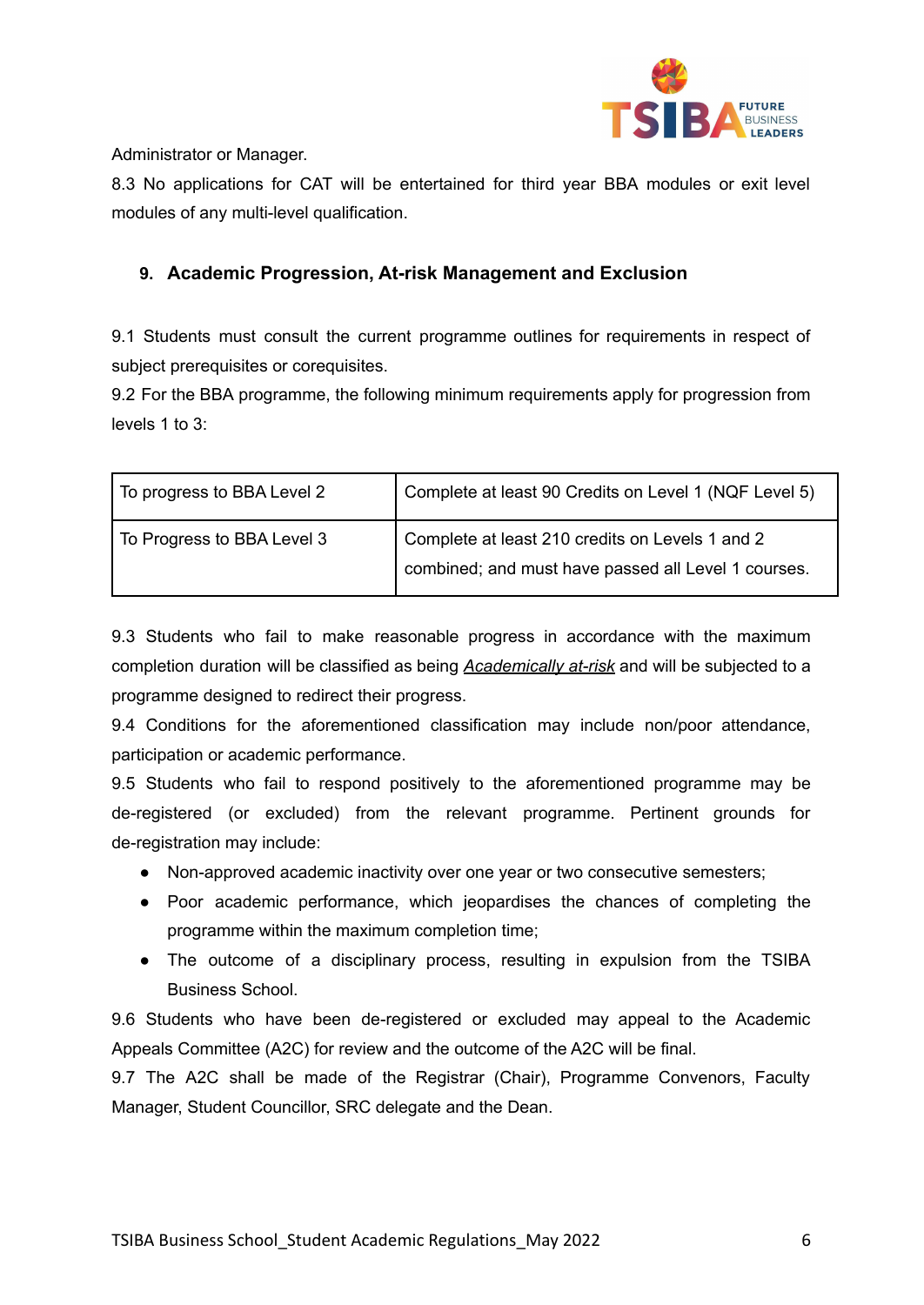

## **10. Use of Campus Facilities and General Conduct**

All facilities at TSIBA Education are intended to support the needs of students. Students are therefore required to use all campus facilities responsibly and with due regard to the needs of other members of the TSIBA Community.

The following general rules pertain to the use of campus facilities and student conduct:

10.1 The right of admission on campus is reserved. Student cards may be required for access to the campus and services such as library and printing.

10.2 While TSIBA Education takes all necessary precautions to ensure the safety of all persons and property, the institution cannot take responsibility for any casualties that may arise from the use of its facilities.

10.3 Smoking on campus is generally not encouraged and where necessary, students must use areas (outside the building) designated for that purpose.

10.4 No eating or drinking is permitted in the classrooms, laboratories, or the library.

10.5 Students must adhere to the rules pertaining to the use of specific venues, as may be updated from time to time.

10.6 The use of all fire exits is forbidden except in the event of a fire.

10.7 Students must maintain clean habits in the use of facilities at all times; and as far as possible, be mindful of the sustainability principles to reduce, reuse and recycle.

10.8 It is the student's responsibility to ensure that personal belongings (including textbooks) are stored in the allocated lockers. TSIBA Education cannot be held responsible for damage or loss of personal property.

10.9 Defacement or damage of TSIBA property is strictly forbidden (e.g. no writing on chairs, desks or walls).

10.10 The kitchens on the second and the third floors are out of bounds to students unless by prior arrangement.

10.11 The Annex is available to students as a Recreation Room. Students are expected to keep the room clean at all times and must not damage the furniture.

10.12 The staff room, kitchens and toilets demarcated for staff are for the use of staff and their guests only and out of bounds to students.

10.13 No weapons or dangerous objects are allowed on the premises.

10.14 The possession and/or use of alcoholic drinks, narcotics or drugs, other than those medically prescribed, and in the original container, are prohibited.

10.15 While misdemeanours (e.g. cheating, foul language, abuse of facilities) will be handled internally by the Disciplinary Committee, any suspected cases of serious criminal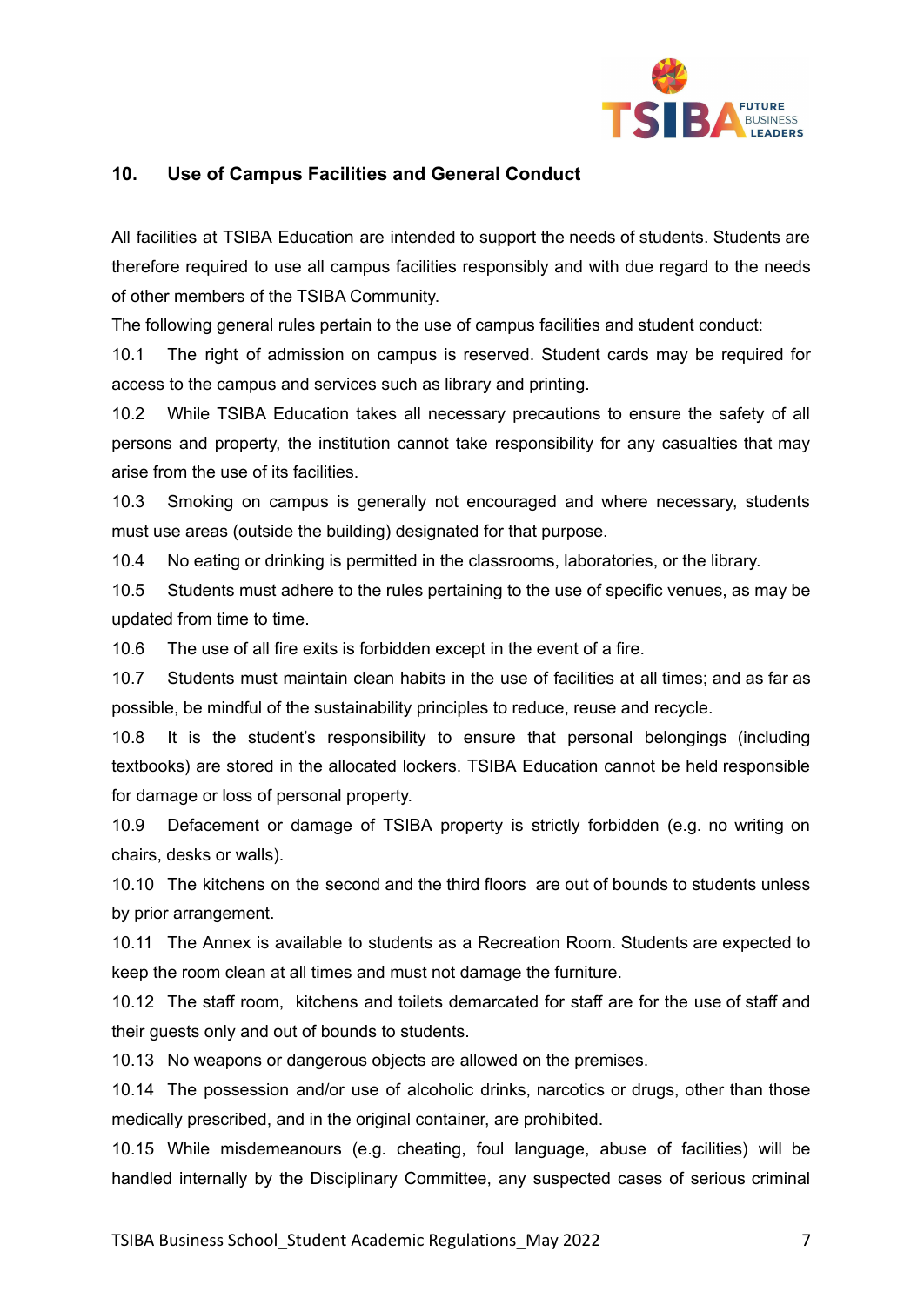

activity (e.g. theft, assault (physical or sexual), and drug abuse) will be reported to the Police or other appropriate law enforcement authorities.

10.16 Students are required to obey the Evacuation Drill Marshalls during evacuation drills. 10.17 Students are advised that the campus is constantly monitored by CCTV and that where necessary, evidence generated therefrom may be used for/against them.

10.18 Students are expected to be ambassadors for TSIBA by displaying a positive attitude, appropriate dress code and respectful behaviour at all times, both on and off campus.

10.19 Printing of hard copies must be kept at the bare minimum. Students are allocated 100 credits/pages of printing per semester.

# **11. GRIEVANCE PROCEDURE**

11.1 Any student who feels aggrieved by a TSIBA staff member may raise a complaint in writing to the Faculty Manager (lizel.vanbiene@tsiba.ac.za).

11.2 Where the Faculty Manager is the concerned staff member, then the complaint must be addressed to the Dean (academicdean@tsiba.ac.za).

11.3 Upon receipt of a complaint, the student will receive acknowledgement of the complaint and a commitment from the Faculty Manager (or Dean) on the steps to be taken to ensure that the concern is addressed and normal working relations restored as quickly as possible.

11.4 An Ad Hoc Committee will be set up to deal with each complaint; and the composition of the committee will depend on the relevant parties of interest, to ensure that there is no conflict of interest.

11.5 Where the complaint is of a serious nature, SRC representation will be sought, to make sure that the best interests of the student and the institution are safeguarded.

# **12. DISCIPLINARY PROCEDURE**

12.1 Where a student is deemed to have transgressed a TSIBA Education rule or behaved in a manner that might negatively impact other students or staff, (s)he may be summoned to appear before the Disciplinary Committee (DC).

12.2 The Disciplinary Committee shall be constituted on an adhoc basis, with due regard to the fairness of the process and avoidance of any conflict of interests.

12.3 Until such time that a comprehensive code of conduct is developed, recommendations of the DC will be guided by the principles of Fairness, Proportionality and Consistency.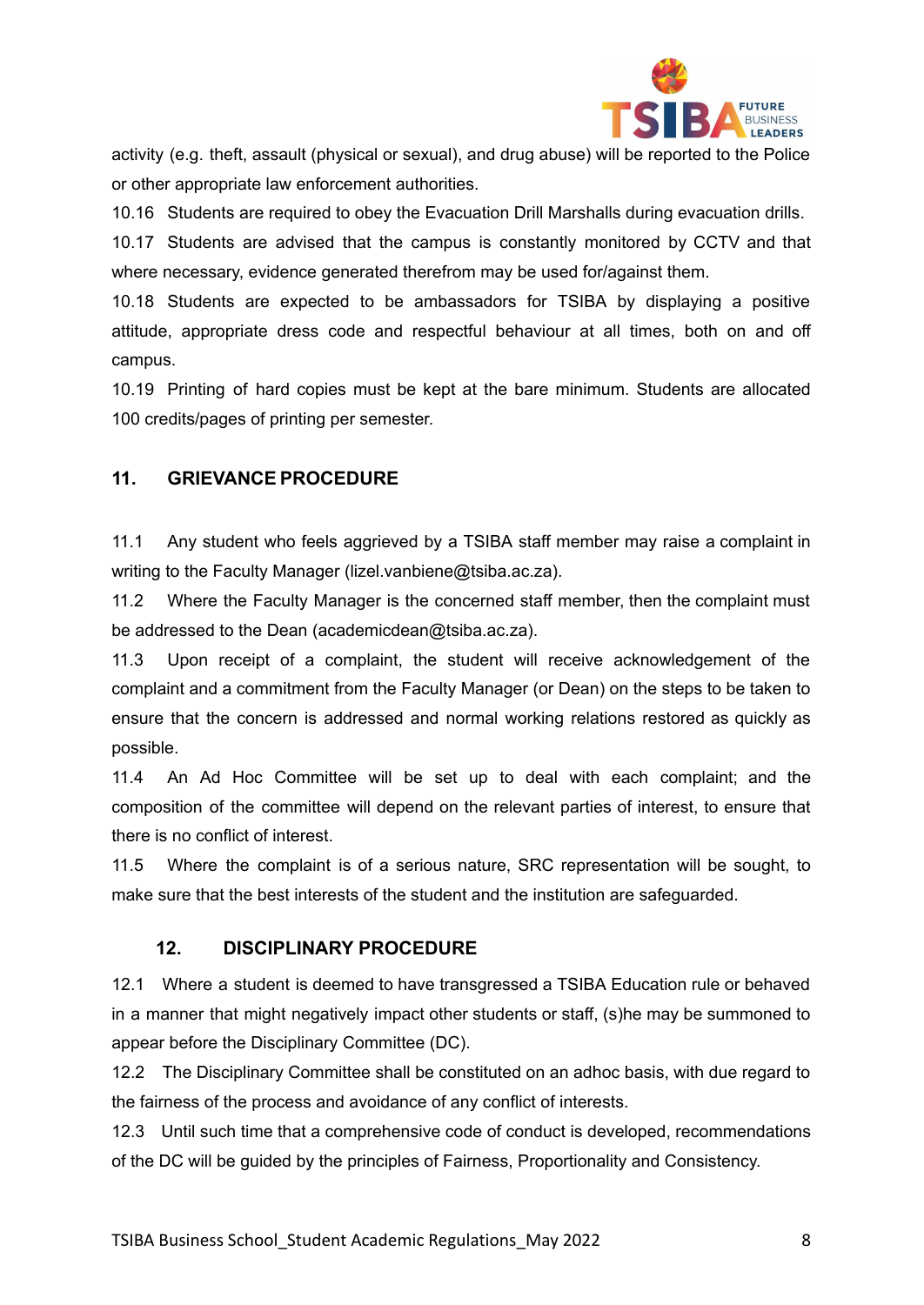

12.4 Where the charge is of a serious nature, SRC representation will be sought, to make sure that the best interests of the student and the institution are safeguarded.

12.5 Sanctions recommended by the DC may include any Verbal Warning, Written Warning, Final Written Warning, Suspension, or Expulsion.

12.6 Affected students may appeal to the Disciplinary Appeals Committee (DAC); which will similarly be constituted on an adhoc basis.

12.6 The decision of the DAC will be final and binding.

## **13. Library Services**

13.1 The library provides access to prescribed and recommended readings as well as other resources of interest (in print and/or digital formats) to the TSIBA Education community.

13.2 The library and its adjoining areas must be treated with the appropriate decorum at all times to ensure a conducive environment for exchange and individual studying.

13.3 As far as possible, all undergraduate students receive prescribed books on loan for the duration of their courses. Such books remain the property of TSIBA Education and must be maintained in optimum condition, and returned to the library at the end of the relevant semester.

13.4 Students will be charged a penalty for the replacement of any damaged or lost book(s). The value of such a penalty will depend on the market value of the object in question plus any associated ordering costs.

13.5 Postgraduate students are required to buy their own textbooks.

13.6 All library users must adhere to the applicable user guidelines and rules as may be published by the Librarian from time to time.

13.7 Students will require a clearance certificate from the librarian showing that they have no outstanding obligations to the library before finalising registration for each year.

13.8 A final library clearance must also be provided before a student can be placed on the graduation list.

# **14. Access to Computing Devices and Online Resources**

14.1 With effect from January 2022, TSIBA Education adopted a Bring Your Own Device (BYOD) policy as a general approach to ensuring that all students have computing devices to access online learning resources.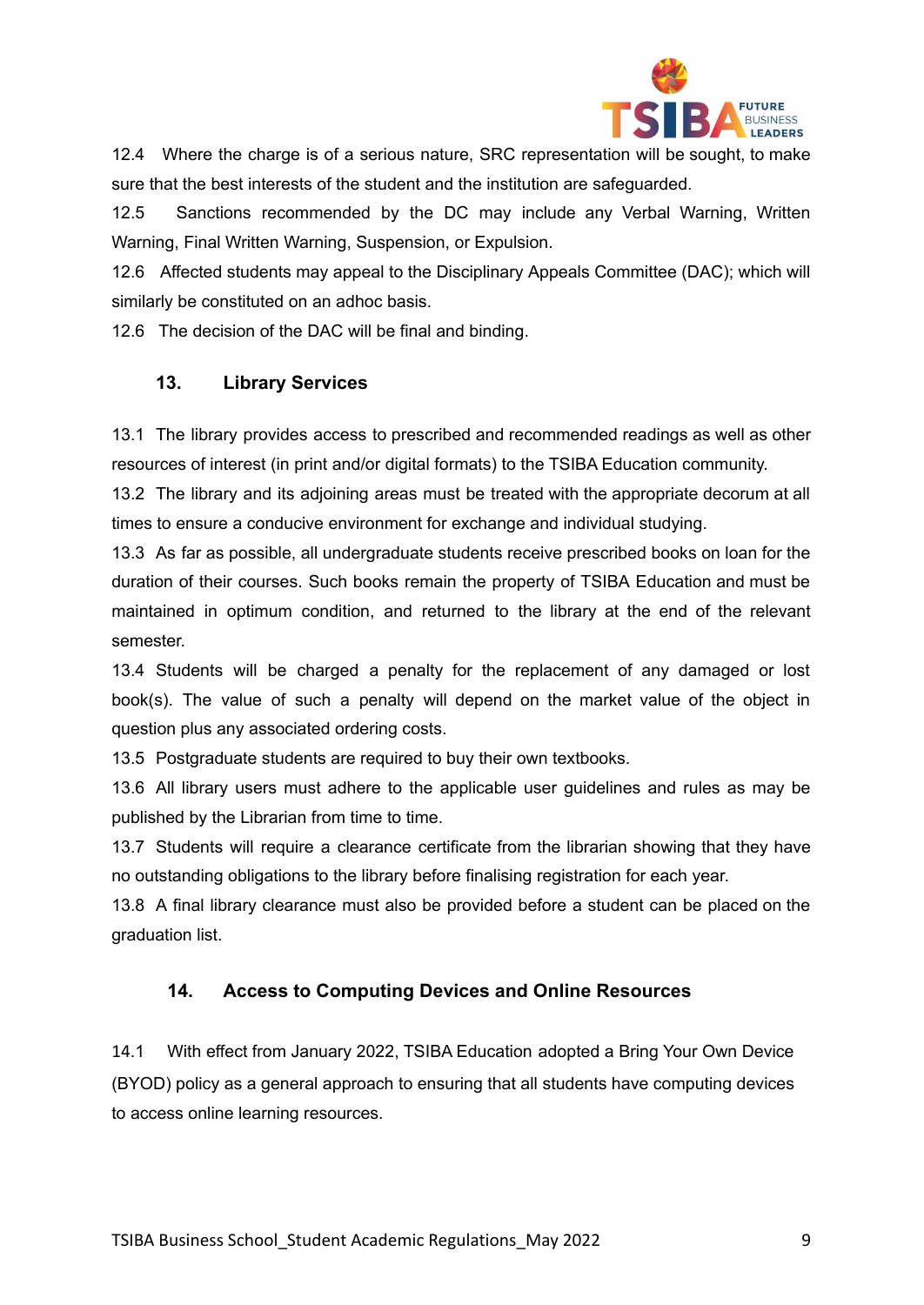

14.2 Students who are on scholarship receive TSIBA Education-owned devices on loan whose terms are outlined in the individual contract entered into between the student and the institution.

14.3 Additionally, TSIBA Education provides and will continue to expand facilities (i.e. Computer Laboratories) for students to access online resources while on campus. The facilities will be available on a first-come, first-serve basis and will be coordinated by a designated staff member.

# **15. Experiential Learning and Workplace Readiness**

15.1 The formal curricula remain the primary vehicles for preparing students for employment (including self-employment) and further studies.

15.2 The Bachelor of Business Administration has a distinct Work Integrated Learning (WIL) component, which provides students with a structured opportunity to be immersed in the realities of a work environment before the conclusion of the programme of study.

15.3 Several other opportunities for experiential learning are designed into the curriculum of all TSIBA Education qualifications.

15.4 Additionally, extracurricular activities (e.g. Guest/Hero Speaker Events and Cultural Immersions) aimed at promoting workplace readiness in general and targeted skills areas such as entrepreneurship and leadership in particular, will be provided on an ongoing basis, in collaboration with relevant industry stakeholders. Such activities will aim to provide immersive experiences aimed at achieving more holistic student development.

# **16. Student Voice and Leadership**

16.1 TSIBA Education values the views of students and the active participation of students in the collective leadership of the institution.

16.2 The Student Representative Council (SRC) is the primary vehicle for articulating the views and needs of students and through which students hone their leadership skills as part of their own professional development. The SRC governs according to the SRC constitution. 16.3 Other students who demonstrate significant leadership qualities are designated as Student Ambassadors and constitute part of the broader student leadership collective. 16.4 Students may also freely organise themselves, according to their interests and passions, into various Clubs and Societies, under the coordination of the relevant SRC official.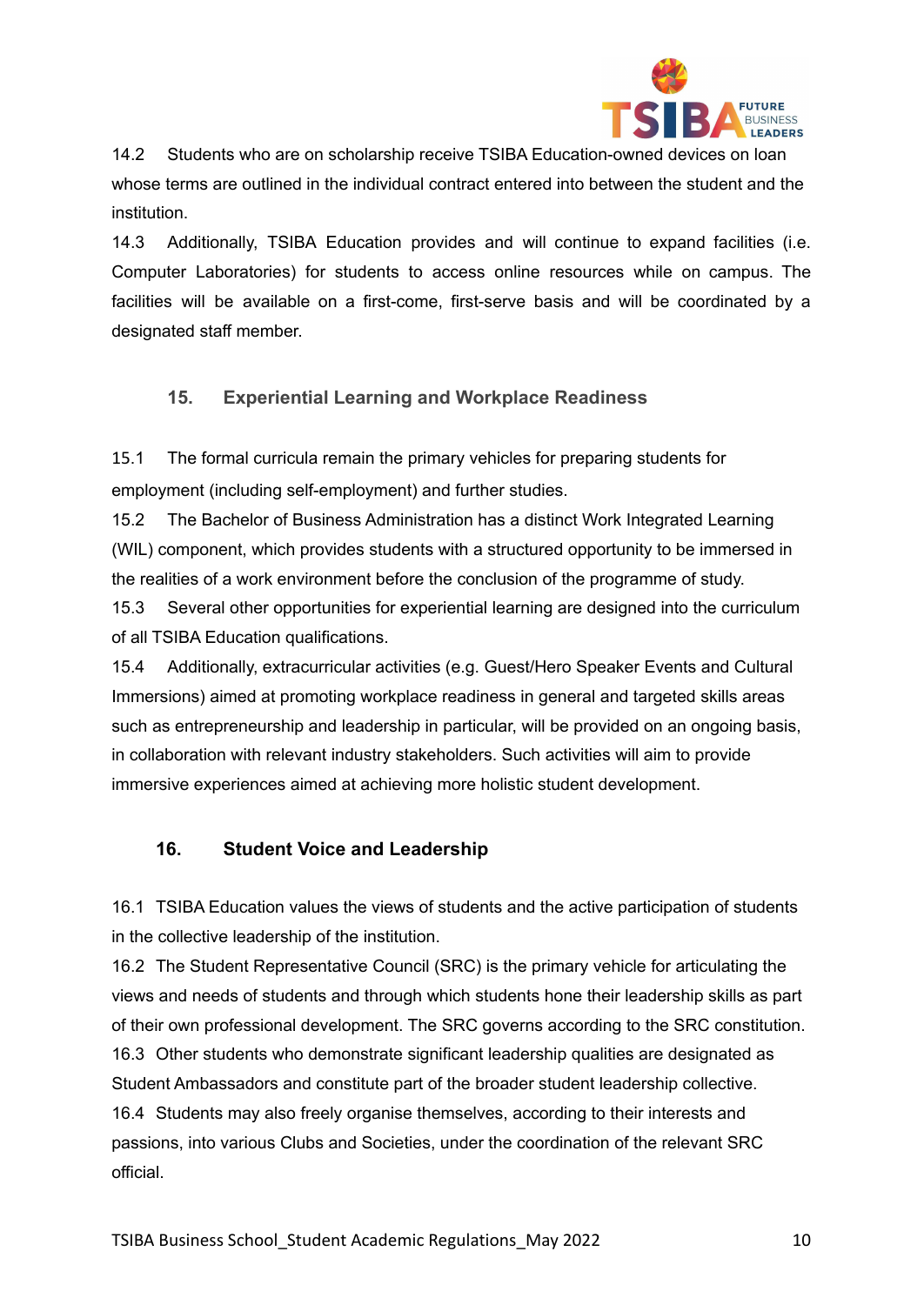

16.5 All student leadership activities must be aligned with the mission, values and strategic objectives of TSIBA Education NPC.

# **17. Mentorship Programmes**

17.1 Mentorship is recognised as a means of facilitating student access to authentic personal leadership experiences and the social networks of mentors, with the goal of better preparing students for life after graduation.

17.2 Students can participate first as mentees, and then as they mature, as mentors to junior students, in the spirit of 'pay it forward'.

17.3 The mentorship program is regulated by the TSIBA Mentorship Framework, which provides the guidelines for ensuring professional and effective mentoring relationships.

# **18. Student Wellness and Development**

18.1 At TSIBA Education, we recognise the importance of psychosocial support for student wellness and performance.

18.2 Our approach to student support is based on the PERMA model, which aims to promote Positive emotions, Engagement, Relationships, Meaning and Accomplishment as key drivers of a fulfilling student life.

18.3 Lecturers and Academic Administrators who most regularly interact with students are the first lines of support for students.

18.4 Students who require more specialised assistance are referred to the Student Counsellor.

18.5 Where necessary, the Student Counselor may refer students to appropriate professionals who form part of TSIBA's expanded support network. While such external services may be available on a pro bono basis, any applicable costs will be borne by the student. The Student Counselor will however maintain an interest in the student's progress.

# **19. Academic Results and Records**

19.1 Academic results are the outcome of formal assessment regimes within each qualification. They determine progression within a qualification and ultimately, certification for graduation.

19.2 Academic progress is indicated by the value of credits earned. Please consult the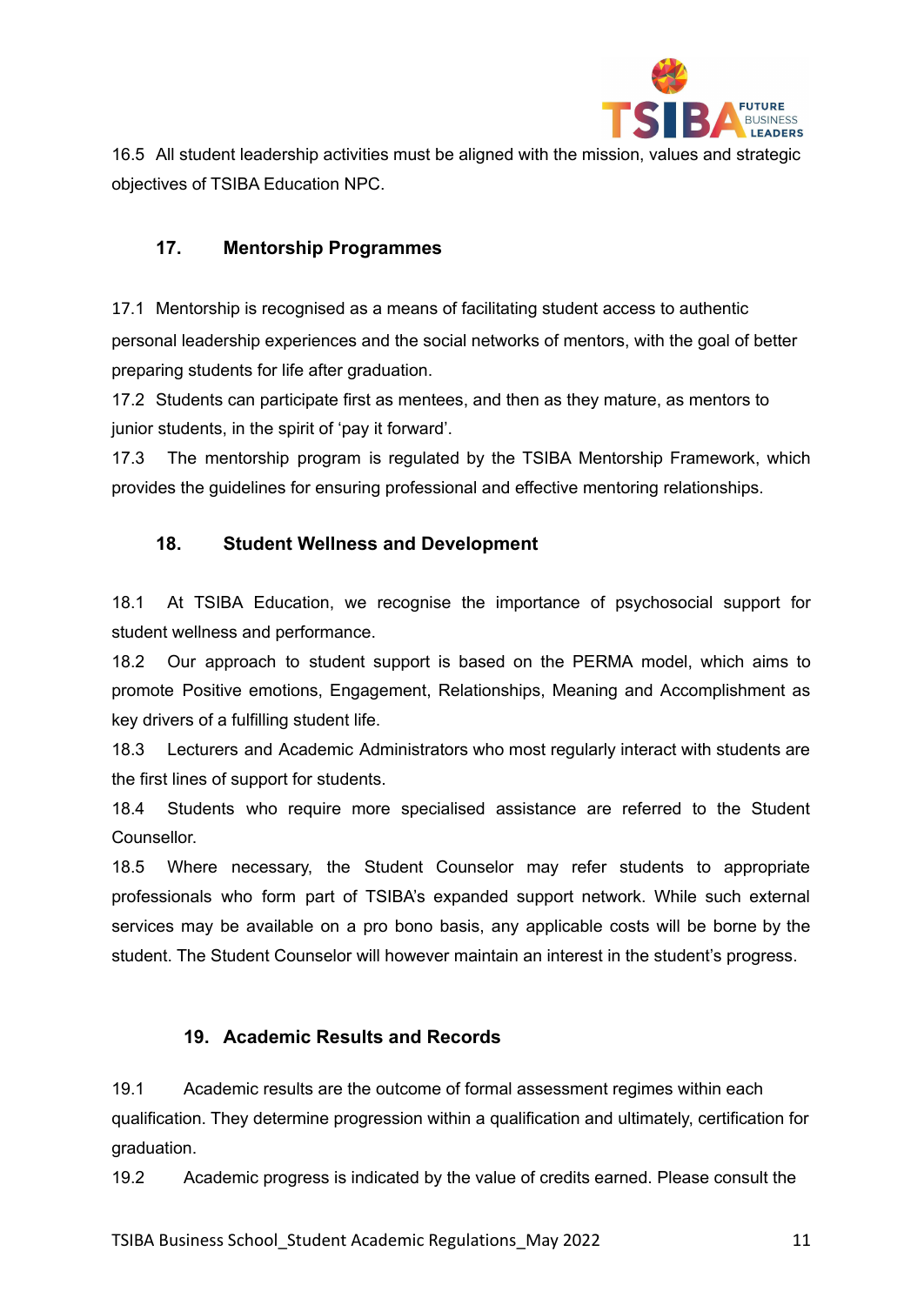

Student Prospectus for the respective Programme Outlines which among other things, outline the minimum credits required for certification.

19.3 Students will receive a Statement of Results at the end of each semester and an Academic Transcript upon completion of the qualification or when exiting a Programme or the institution.

19.4 Research shows a strong correlation between student participation (with engagement) and academic performance. Students are therefore expected to actively participate in learning activities and the associated formative assessments as preparation for the summative assessments.

The following general requirements for *Due Performance* (DP) apply:

- I. 80% attendance of scheduled lectures and tutorials
- II. Participation in formative assessments, especially those marked as "Required" for summative assessments per the course outline.

| 19.5 |  |  | The following symbols are important in understanding student academic records: |  |
|------|--|--|--------------------------------------------------------------------------------|--|
|------|--|--|--------------------------------------------------------------------------------|--|

| <b>Symbol</b>                                      | <b>Meaning</b>                                                                                                                         |  |  |  |
|----------------------------------------------------|----------------------------------------------------------------------------------------------------------------------------------------|--|--|--|
| The following apply at Subject/Module/Course level |                                                                                                                                        |  |  |  |
| <b>PASS</b>                                        | Passed a course/module/subject (Final mark of at least 50% and a<br>sub-minimum of 40% in the summative assessment)                    |  |  |  |
| <b>PD</b>                                          | Pass with Distinction (i.e. final mark of 75% or more)                                                                                 |  |  |  |
| <b>FSUB</b>                                        | Failed due to not meeting the sub-minimum of 40% in the summative<br>assessment                                                        |  |  |  |
| <b>FSUPP</b>                                       | Failed, but qualifies for a Supplementary Assessment                                                                                   |  |  |  |
| <b>DP</b>                                          | Met the Due Performance requirements:<br>Participation in formative assessments<br>Attended at least 80% of scheduled contact sessions |  |  |  |
| <b>NDP</b>                                         | Failed due to not meeting the minimum attendance requirements for                                                                      |  |  |  |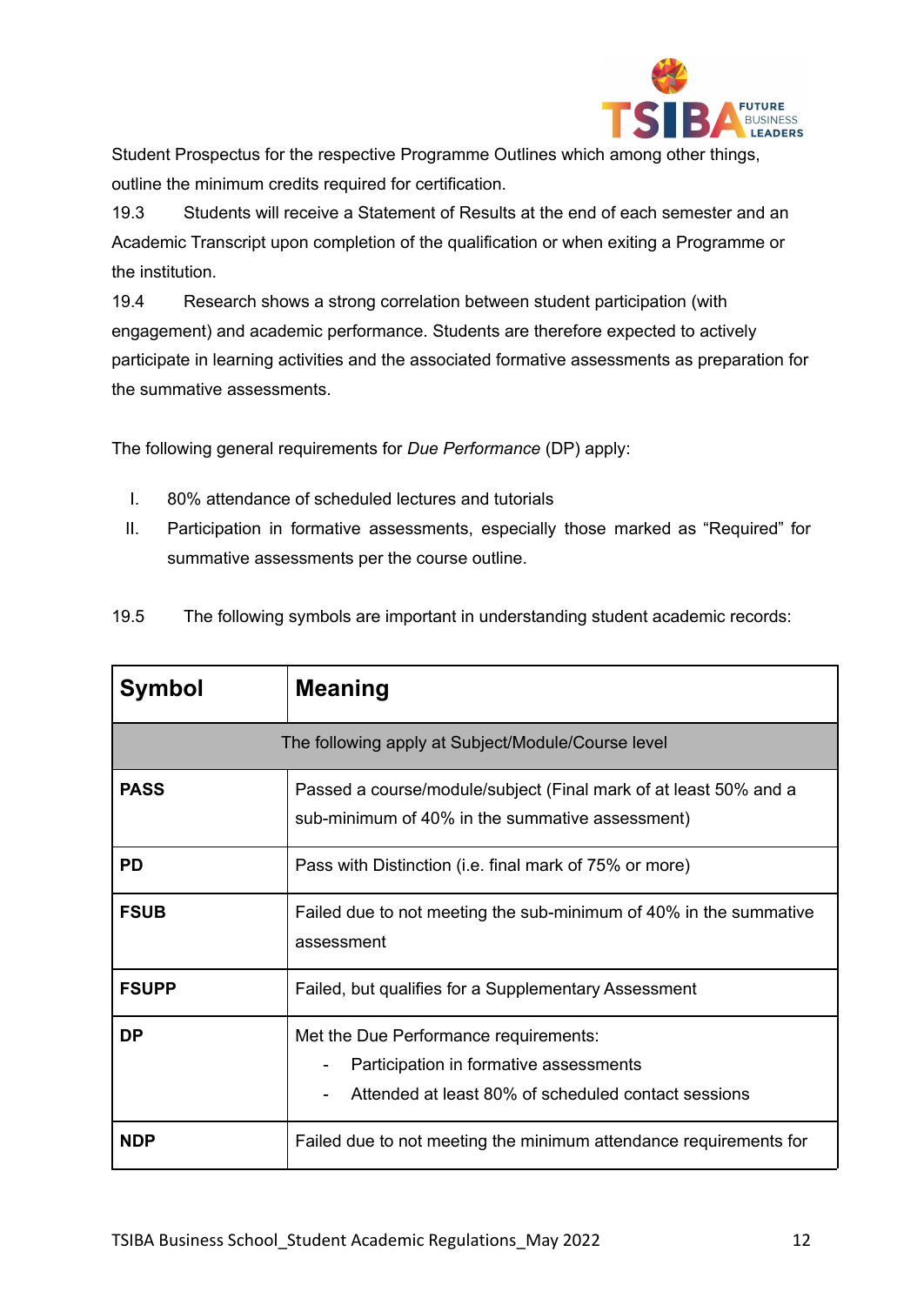

|                                            | 'Due Performance' and/or non-participation in the formative<br>assessments.                                                                      |  |
|--------------------------------------------|--------------------------------------------------------------------------------------------------------------------------------------------------|--|
| <b>DNW</b>                                 | Did not write/participate in the summative assessment                                                                                            |  |
| <b>EXEMPT</b>                              | Student exempted from course as an outcome of RPL or equivalent<br>process                                                                       |  |
| <b>CREDIT</b>                              | Credits transferred per applicable policy                                                                                                        |  |
| The following apply at Qualification level |                                                                                                                                                  |  |
| <b>Cum Laude</b>                           | Student obtained aggregate mark of at least 75%;<br>Passed all subjects at first attempt; and<br>Completed the qualification in minimum duration |  |
| <b>Merit</b>                               | Registered and passed the maximum number of courses in a<br>semester;<br>Aggregate mark of at least 70%                                          |  |

19.6 Students whose (financial) accounts with the institution are in arrears will unfortunately not be able to access their results or academic records.

19.7 Should a student be expelled from a programme or the institution, such a decision will be reflected in the student's academic record.

# **20. Supplementary Examinations**

- 20.1 A supplementary examination is the student's final recourse to pass a course.
- 20.2 Qualification for supplementary examination is based on
	- A. the final mark is above 50% but the student fails the exam (regardless of the mark achieved in the exam);
	- B. the exam mark is at least 40%; and the final mark is at least 40%;
	- C. the student can prove exceptional circumstances, as determined by ACA EXEC.

20.3 The supplementary exam mark will be capped at 50% and also count as the final mark (i.e. weighted at 100%).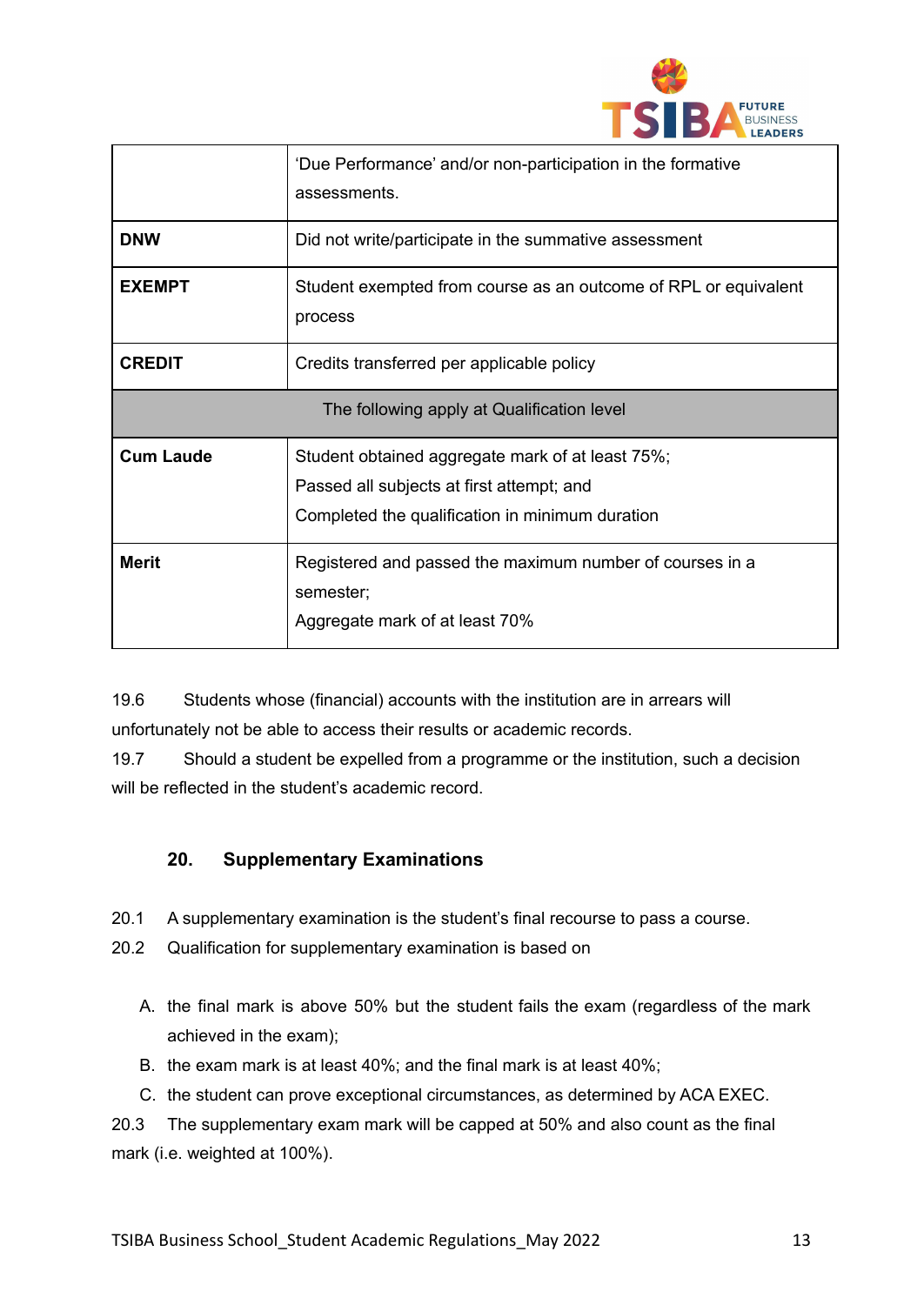

## **21. Aegrotat Assessments**

21.1 These refer to once-off opportunities accorded to students to participate in formative or summative assessments that could not be taken due to health or other reasonable challenges.

21.2 Such opportunities may also be granted by the ACA EXEC with a view to removing unreasonable impediments to student progression.

21.3 Aegrotat formative assessments must be taken before the corresponding ordinary summative assessment is taken.

21.4 Operationally, an aegrotat summative assessment may coincide with a supplementary assessment. However, students for whom the aegrotat assessment is the first opportunity may still qualify for a supplementary assessment.

## **22. Academic Integrity**

22.1 The standard of work presented by students, be it in formal or informal assessments, is an important reflection of their competency. Academic integrity demands that students submit work which is not only of a high standard but also a true reflection of their own abilities.

22.2 Students are required to adhere to assessment standards as outlined in the module outlines, question papers and other pertinent communiques from time to time.

22.3 While students are encouraged to learn collaboratively with their peers and to consult various sources, any work submitted for assessment must be an honest reflection of the student's own understanding.

22.4 To avoid plagiarism, cheating and other forms of academic dishonesty, students must acknowledge all sources of information used in the formulation of their assessment outputs.

22.5 While every qualification contains a module that aims to develop competencies in referencing and other tools of academic honesty, students are encouraged to timeously seek assistance from lecturers or the librarian in improving their capacity to produce honest outputs of a high standard.

22.6 TSIBA Business School follows the American Psychological Association (APA) referencing style; and guidelines are available on the Learning Management System, Classe365.

22.7 Any allegations of academic dishonesty will be interrogated by the Disciplinary Committee. If found guilty, the student(s) may face penalties ranging from the loss of marks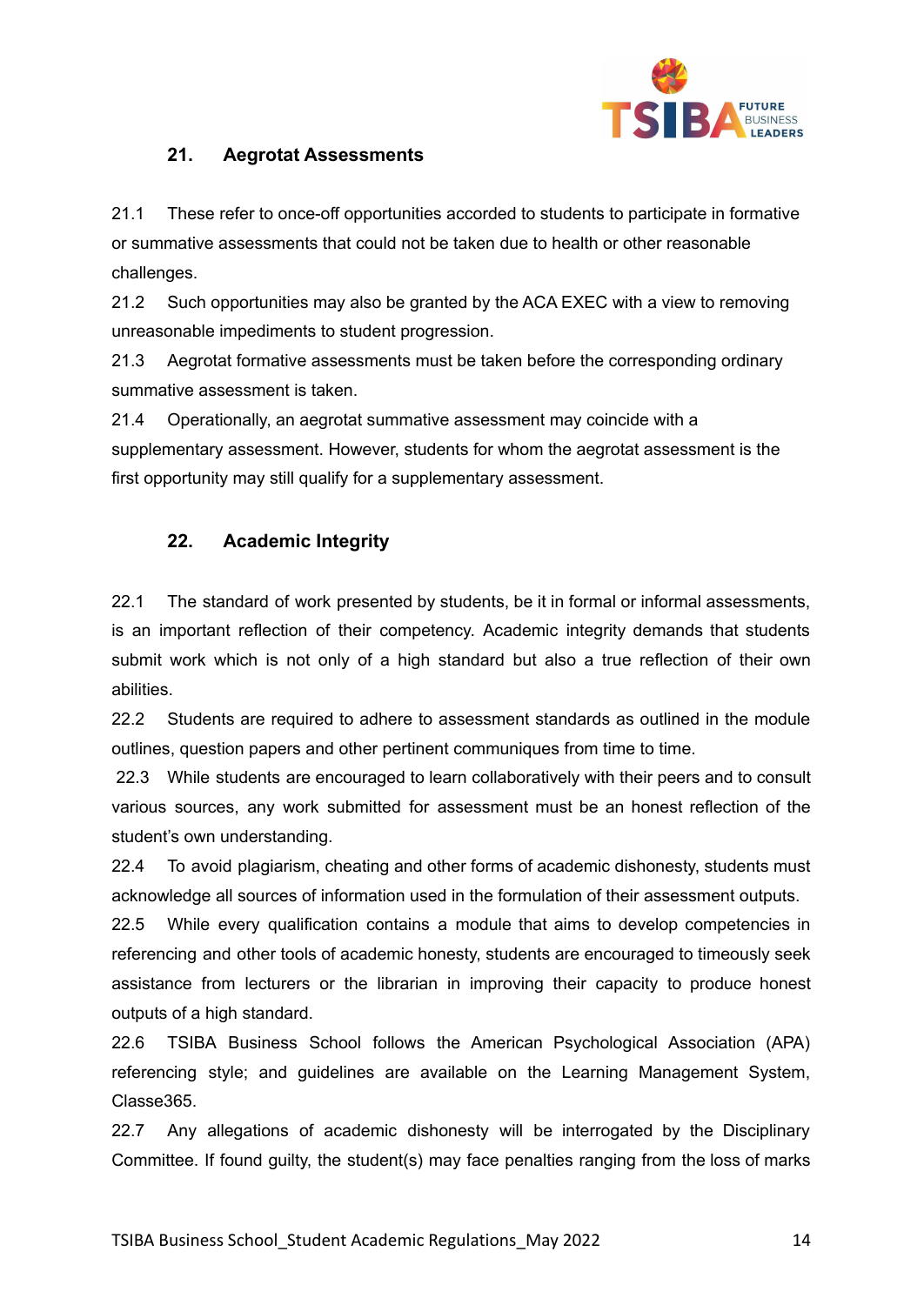

in the relevant question(s); loss of all marks due for the assessment; Warning; and Expulsion, depending on the prevailing aggravating and mitigating circumstances.

22.8 TSIBA Business School's approach to discipline on assessment integrity is initially developmental. However, the level of accountability increases with the student's academic level. For example, 2nd year BBA students will be held to higher levels of accountability than first-year students, and so on.

## **23. Examination Protocols**

23.1 All examinations must be conducted in an atmosphere which guarantees the integrity of the assessment outcomes.

23.2 No student will be allowed into an examination venue after 30 minutes of the start of the session.

23.3 No student may leave the examination venue within the higher of 30 minutes or half of the duration of the examination.

23.4 Students must be prepared to present their (valid) student cards at any time during the examination.

23.5 Unless otherwise advised (by or through the invigilator), students may not have any study materials (whether in print or electronic format), or devices that enable such access in their possession or within the examination venue.

23.6 Students with disabilities that might impact the examination process are required to present proof of such a condition upon registration (or at the earliest known opportunity), so that appropriate arrangements can be made for their accommodation.

23.7 The examination cover sheets will outline specific instructions relevant to each assessment instance.

23.8 No eating or drinking is allowed in the examination room.

23.9 No sharing/exchange of stationery (including calculators), will be permitted during an examination.

23.10 In the event of missing an examination, it is the responsibility of the student to apply for the aegrotat examination within five(5) working days from the date of examination. The application must be accompanied by relevant supporting documentation, for consideration by ACA EXEC.

23.2 The Faculty Manager will issue additional examination guidelines from time to time, in line with the prevailing logistical requirements.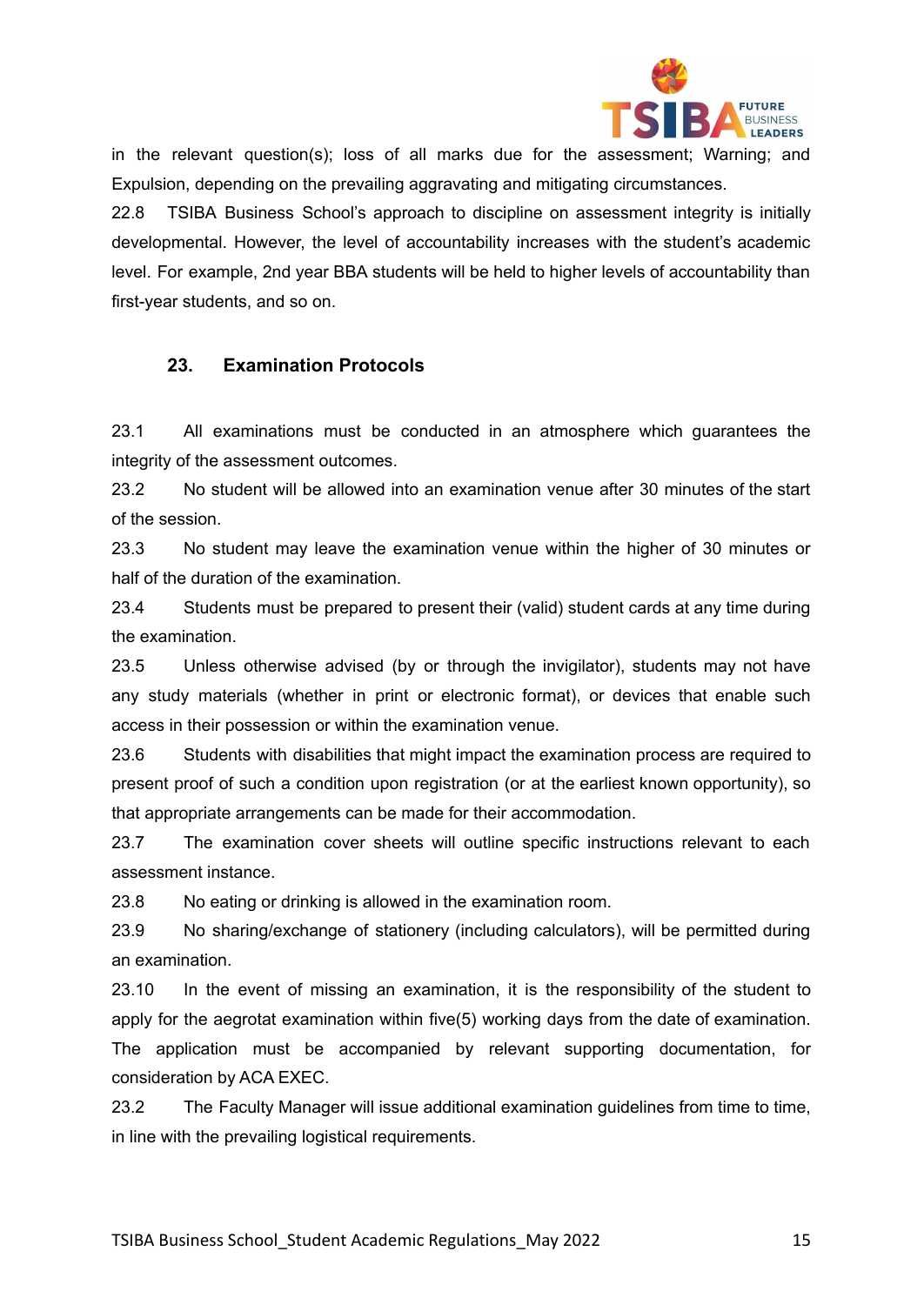

### **24. Assessment Reviews and Appeals**

24.1 TSIBA Education NPC is committed to fair and transparent assessment practices, which among other things, guarantee the student's right to clarity on all factors contributing to assessment outcomes.

24.2 Queries regarding formative assessments must be addressed with the responsible lecturer, within one week of the release of the relevant results. The lecturer will in turn submit any proposed mark adjustments to the module owner for approval.

24.3 Queries regarding summative assessment results must be submitted in writing (by completing the *Results Query Application Form*) within one week of the release of the relevant results. An administration fee (as specified on the form) is payable before the query can be processed. The fee is refunded if the process yields a positive outcome (i.e. an increase in marks) for the student. The application form may be obtained from the Faculty Manager (lizel.vanbiene@tsiba.ac.za).

24.4 As part of the summative assessment review process, students may apply for any of the following actions:

24.4.1 Review of script - under the supervision of a lecturer or examiner

24.4.2 Re-mark of script - only when the student is convinced that a material error was committed in the marking process.

24.5 Re-marking will be done by a different marker and may be limited to the section(s) under contestation.

24.6 Any mark changes arising from the re-mark process must be approved by both the module owner and the programme convenor.

24.7 Students who are still dissatisfied with the outcome of the re-mark process may appeal to the Academic Appeals Committee for further review. The decision of the Academic Appeals Committee will be final.

### **25. Use of Online Resources**

25.1 As TSIBA Education progressively embraces online educational technologies, students are required to be alert to the demands of ethical and responsible online behaviour. 25.2 It is the student's responsibility to quickly learn how to access and use any online resources (e.g. Classe365, online books, communication platforms) that may be introduced from time to time. This ensures that the investments made in such resources can produce the intended results.